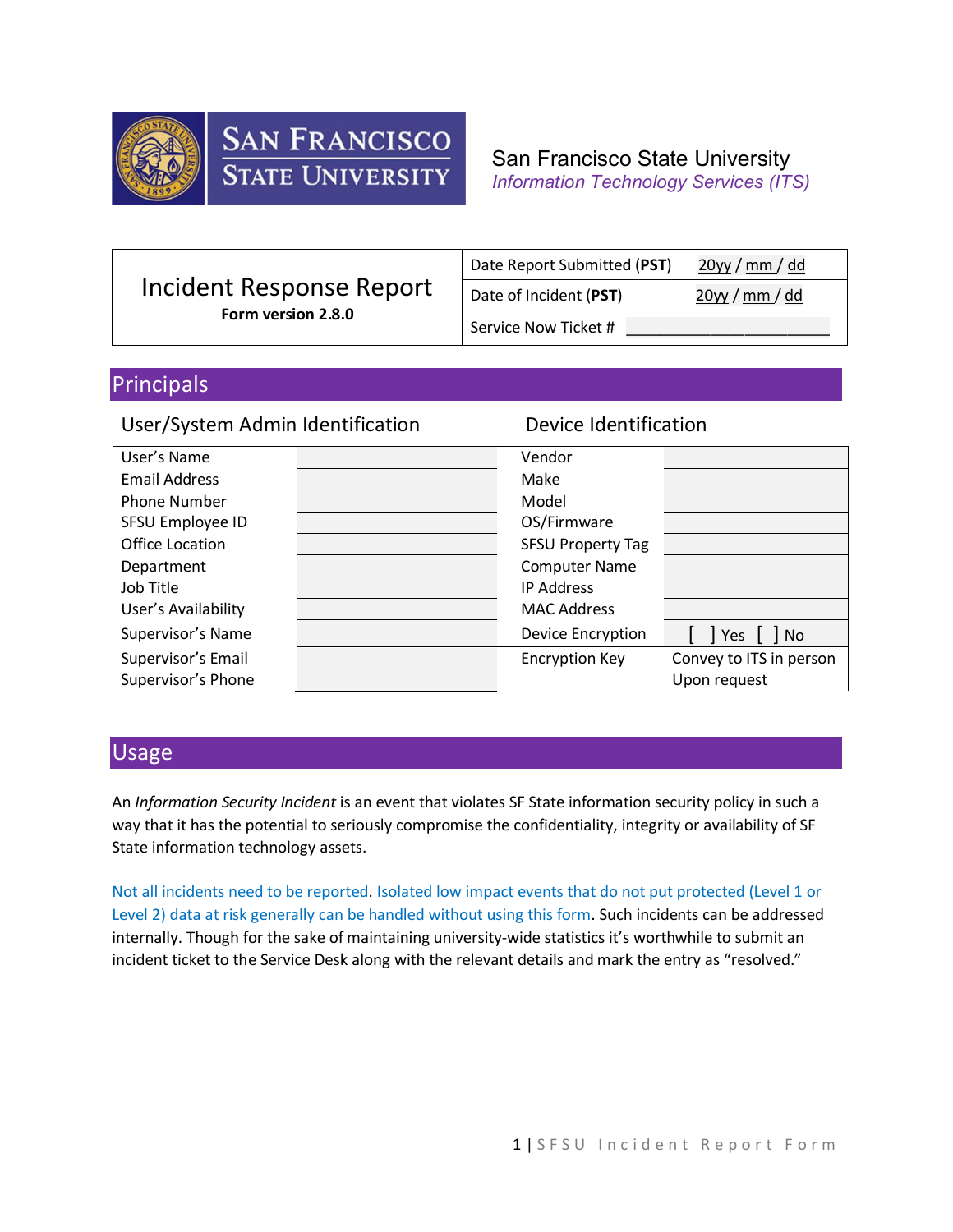# Initial Assessment (Triage)

This section is used to assist in evaluating the potential severity of an incident and should be completed *as soon as possible* after it occurs.

Please convey this preliminary information by opening a **Service Desk** ticket (e.g. https://sfsu.servicenow.edu/). When submitting a ticket for a suspected incident the "Urgency" field should be set to "Security/Health/Safety." The "Assignment Group" field should be set to "ITS Security L2." The "Short Description" field should begin with the phrase "INFOSEC Incident" followed by the name of the caller and a brief synopsis of the incident. For example:

#### **INFOSEC Incident - Jonas Salk Malicious Email Attachment**

A more detailed synopsis should be placed in the "Description" field.

Place responses to both the "Principals" section and the following series of questions in the ticket's initial description. Someone from ITS will either respond via the help desk system, or contact you directly by phone. Please resist the urge to provide curt, obstructive, response like "Don't know."

Once you've processed the initial assessment questions and contacted ITS please complete the "In-Depth Synopsis" section of this form and attach the completed Incident Response form to the Service Desk ticket.

Finally, this is a Microsoft Word document and it's intended to be edited.

- **Please delete sections that you don't complete**
- **Also use text highlighting to help signify your entries.**

Who observed the incident? Is this user the same person who initiated the event?

At this point you may need to interview the user to elicit additional details.

What was the user doing at the time of the incident?

What indicators of compromise have been observed?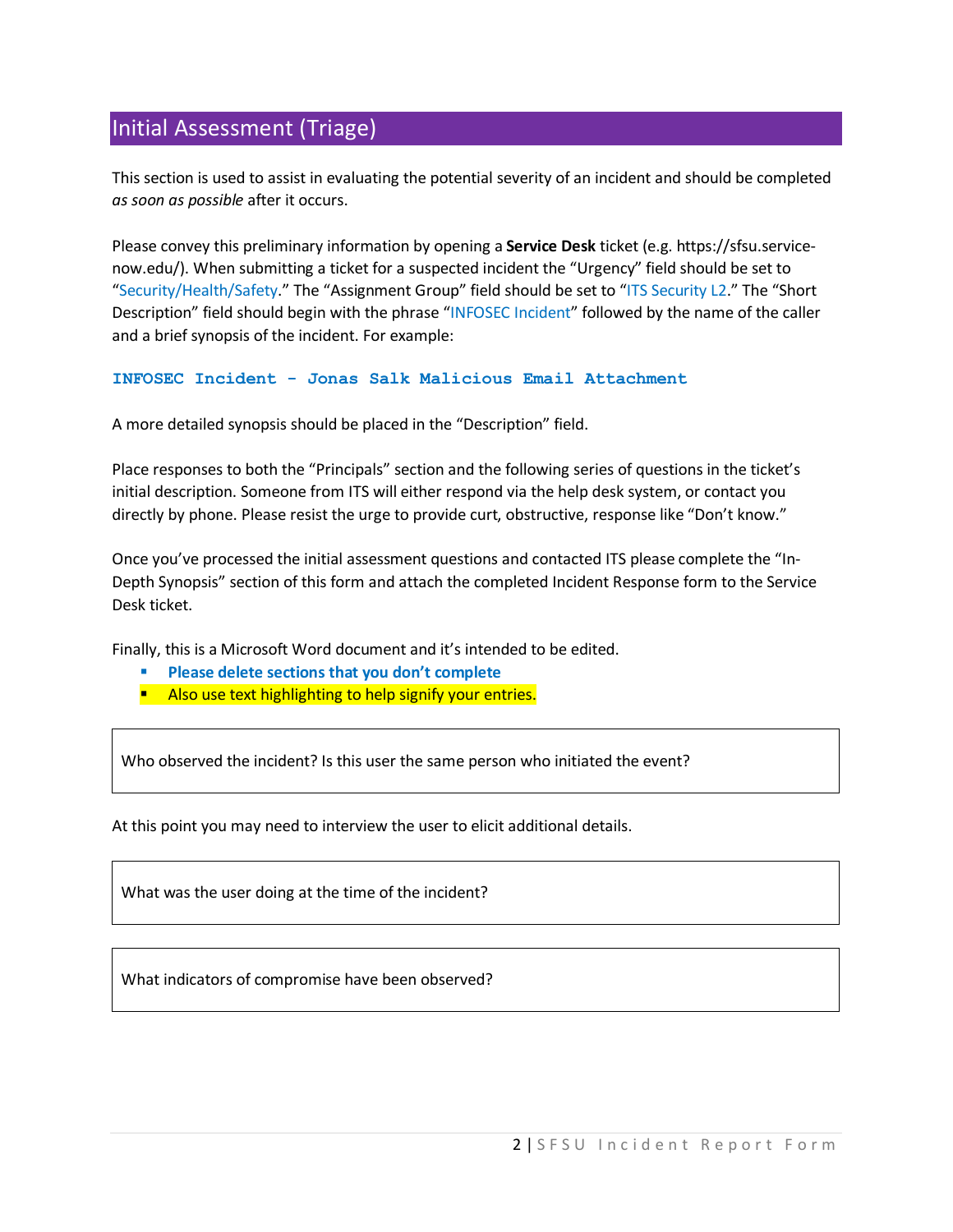Depending on the nature of the incident, are there indicators or artifacts which provide additional context about the incident? Emphasize *quality* and *relevance* of data over sheer quantity while maintaining completeness.

For example: screen shots, log files on the breached endpoint, browser history, URLs, timestamps, email messages, DNS cache entries, executable file paths, server-side audit trails, etc.

Attach related artifacts (with the exception of executable files and potentially malicious documents) to the ticket for this incident. Screen shots in particular should attempt to capture as much useful information as possible.

Can the indicators of compromise be replicated? (e.g. pop-up window)

Where did the incident take place?

When did the incident occur? When was it detected?

**A Word on Containment**: After collecting evidence from an impacted system it's prudent to disconnect the system from the network and scan it with an alternative anti-malware suite. Record the conclusion of this scan in your initial assessment, then power down the system and isolate it in a secure area. These measures will stop malware from receiving command & control messages, safeguard against further data loss, and protect against tampering with evidence.

# In-Depth Synopsis

The questions in this section are mandatory. Depending on the nature of the incident additional sections of this form may also need to be completed. Keep in mind that SF State's cyber insurance underwriters allocate approximately a week for incidence response.

Which network was the user connected to when the incident transpired? (Highlight One)

- **SFSU Wired (Ethernet)**
- SFSU Wireless
- **SFSU VPN**
- **Commercial ISP (Comcast, AT&T, etc.)**
- Other Public Network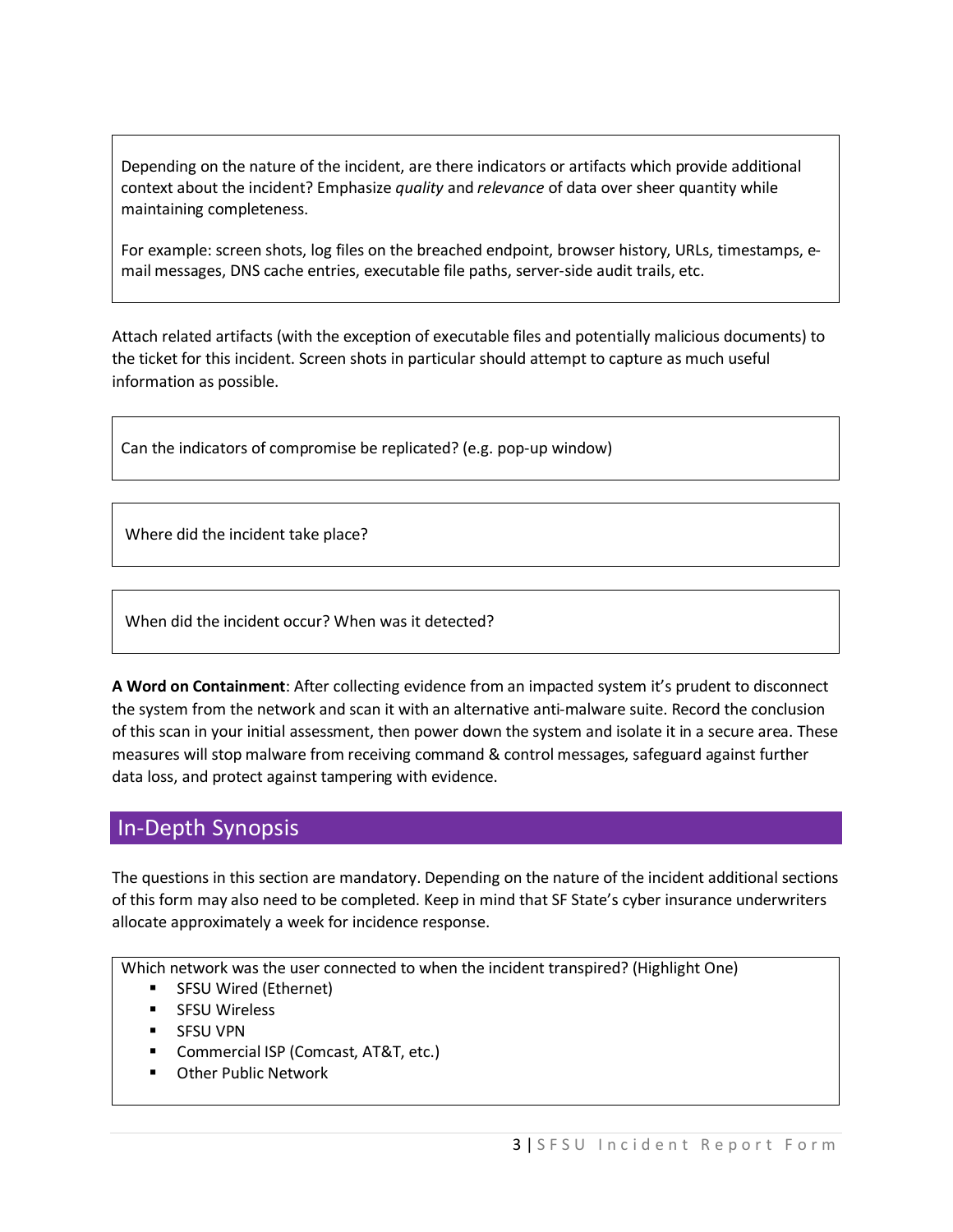| Please specify the approximate time (PST) when the incident was detected:<br>20 / / Hour: Minute                                               |
|------------------------------------------------------------------------------------------------------------------------------------------------|
| If the exact date and time (PST) are uncertain, specify a narrow range of time:<br>From: 20 $/$ / Hour: Minute PST To: 20 / / Hour: Minute PST |
| Do the time of detection and time of occurrence coincide? $\begin{bmatrix} \end{bmatrix}$ Yes $\begin{bmatrix} \end{bmatrix}$ No               |
|                                                                                                                                                |

Does this incident involve malware? [ ] Yes [ ] No

What was the malware's likely transmission mechanism? (Highlight One)

- E-mail
- Web Browser
- **Shared Storage (i.e. USB drive, SMB Network Share)**
- Other (Please specify)

If "E-mail" has been selected, complete **Section A - Email Phishing**

If "Web Browser" has been selected, complete **Section B - Browser Compromise**

If "Shared Storage" or "Other" has been selected, complete **Section C – Malware Detected**

Are there indications of unauthorized access to SF State information systems?  $\begin{bmatrix} \end{bmatrix}$  Yes  $\begin{bmatrix} \end{bmatrix}$  No

If the answer is Yes, please complete **Section D – Unauthorized Access**

Was a device used to access confidential data involved in this incident (i.e. "Level 1" data) [ ] Yes [ ] No

Are there indications that confidential data was accessed?

[ ] Yes [ ] No

If the answer the latter question is Yes, please complete **Section E – Data Breach**

If there are no signs of malware, unauthorized access, account compromise, or a confidential data breach, please complete **Section F – Other Incidents**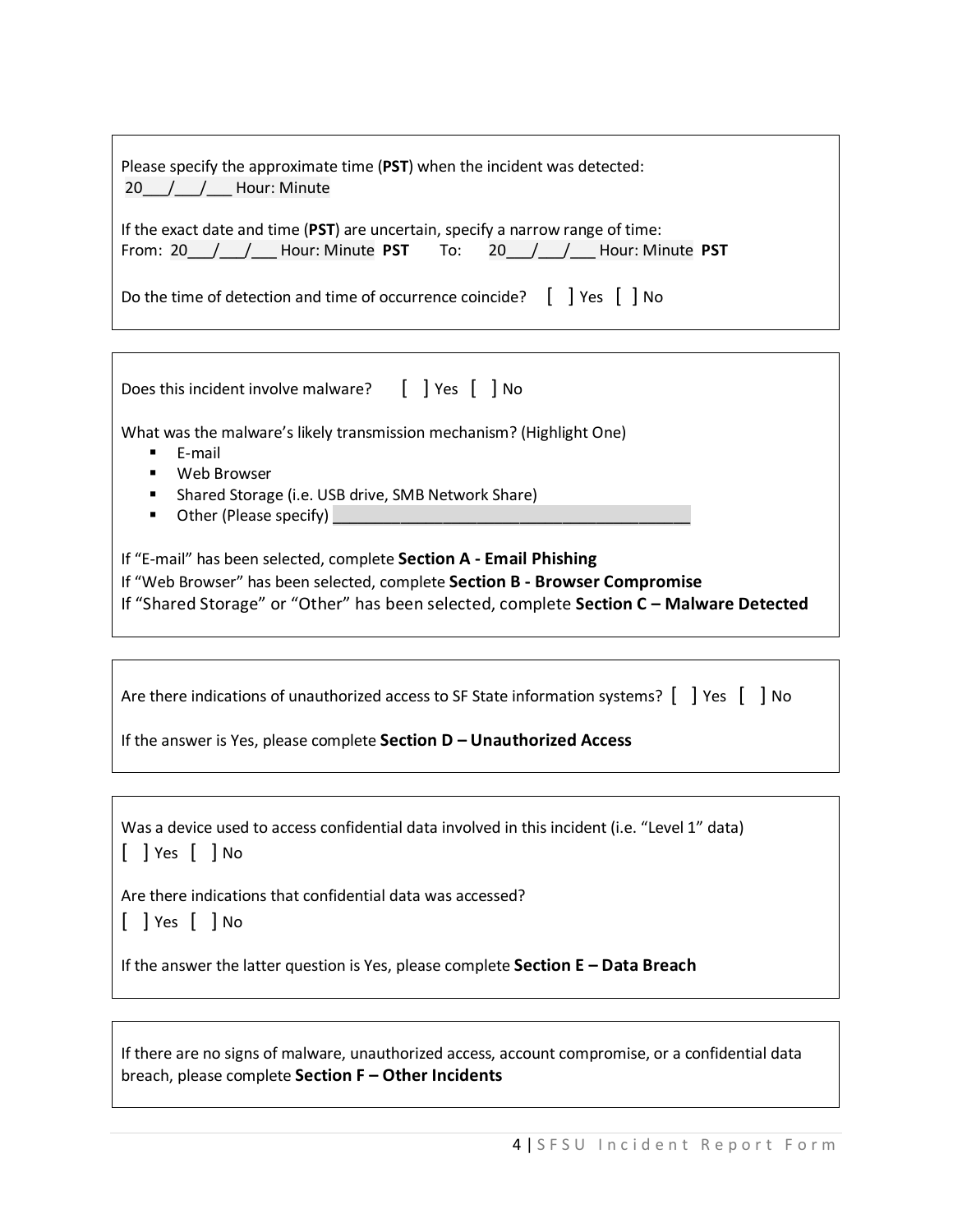### **Submission**

After notifying your supervisor please attach this completed form to the Service Desk ticket registered during the initial assessment. The instructions given herein are designed to guide users to related sections so that additional information is provided only when it's necessary. Focus on submitting an accurate and detailed initial description to us in a timely manner.

Upon submission the ITS Security Team will contact you with feedback, questions, and/or guidance. Once an incident has been resolved, and the corresponding help desk ticket has been closed, the impacted machine should be rebuilt.

# Section A – Email Phishing

How did the email-based compromise occur? (Highlight One)

- **Opened a malicious email Attachment**
- Clicked on a browser URL contained in the email's message
- A malicious payload contained in the email's message

Has the malicious email been deleted?  $\begin{bmatrix} \end{bmatrix}$  Yes  $\begin{bmatrix} \end{bmatrix}$  No

If the answer is No, forward the incident response team a copy of the email along with header information. Please submit this as information in a raw ASCII text file (.txt) and attach it to the help desk ticket.

If the email has been deleted, please describe what you recall about its contents.

Please return to the **In-Depth Synopsis** section and answer the remaining questions.

# Section B – Browser Compromise

Does the user recall the malicious web site that they visited?  $\begin{bmatrix} \end{bmatrix}$  Yes  $\begin{bmatrix} \end{bmatrix}$  No

If the answer is yes, list the web site URL below and why the user to visited this web site:

\_\_\_\_\_\_\_\_\_\_\_\_\_\_\_\_\_\_\_\_\_\_\_\_\_\_\_\_\_\_\_\_\_\_\_\_\_\_\_\_\_\_\_\_\_\_\_\_\_\_\_\_\_\_\_\_\_\_\_\_\_\_\_\_\_\_\_\_\_\_\_\_\_\_\_\_\_\_\_\_ \_\_\_\_\_\_\_\_\_\_\_\_\_\_\_\_\_\_\_\_\_\_\_\_\_\_\_\_\_\_\_\_\_\_\_\_\_\_\_\_\_\_\_\_\_\_\_\_\_\_\_\_\_\_\_\_\_\_\_\_\_\_\_\_\_\_\_\_\_\_\_\_\_\_\_\_\_\_\_\_ \_\_\_\_\_\_\_\_\_\_\_\_\_\_\_\_\_\_\_\_\_\_\_\_\_\_\_\_\_\_\_\_\_\_\_\_\_\_\_\_\_\_\_\_\_\_\_\_\_\_\_\_\_\_\_\_\_\_\_\_\_\_\_\_\_\_\_\_\_\_\_\_\_\_\_\_\_\_\_\_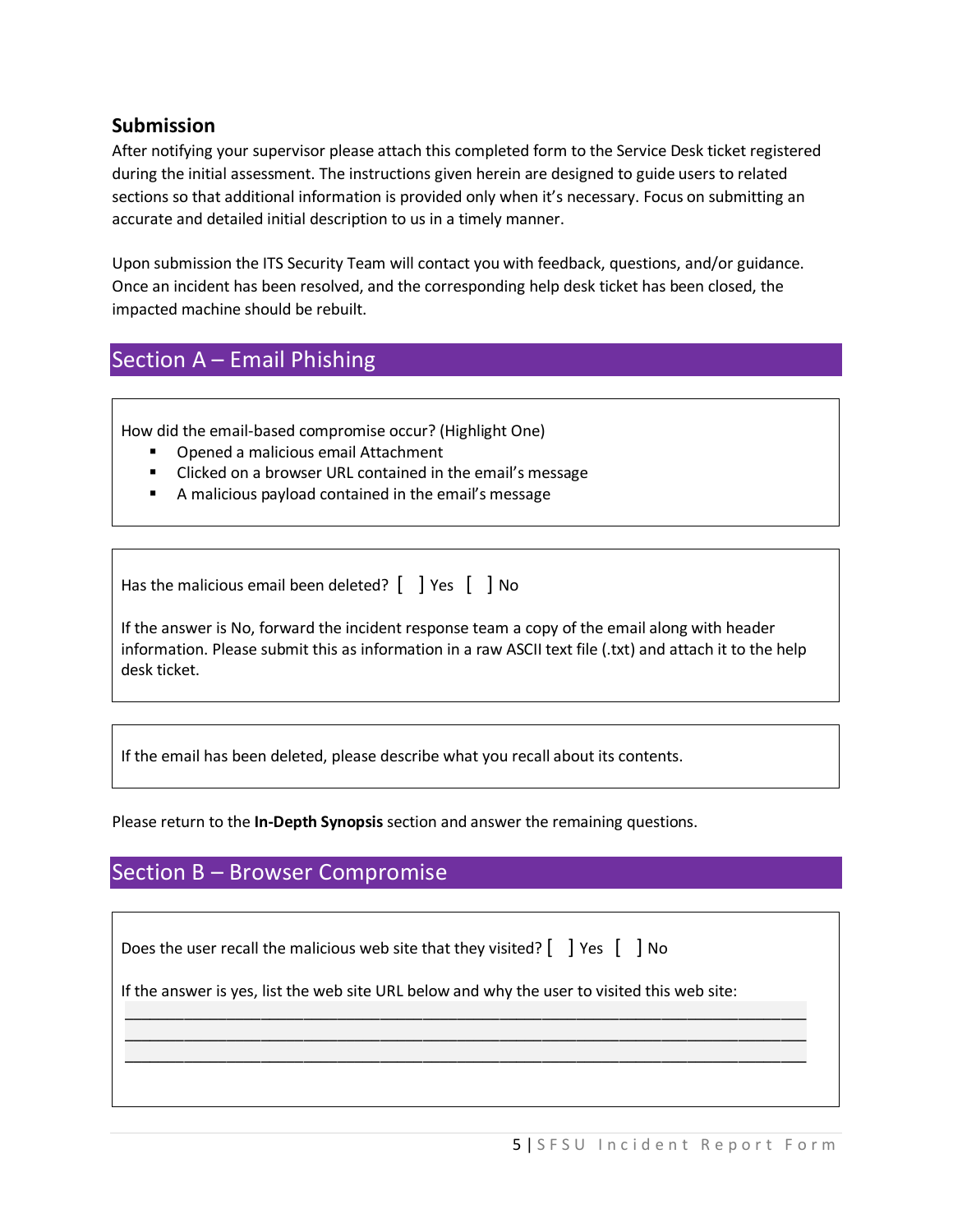If possible, please include a human-readable copy of the browser's history during the time frame of the incident (most browsers have a feature to display recently visited URLs).

Did the user install any browser add-ons or plug-ins shortly before the machine was compromised? [ ] Yes [ ] No

Did the user download any documents (e.g. PDFs) shortly before the machine was compromised? [ ] Yes [ ] No

If the answer is yes to either question, describe the aforementioned items.

Please return to the **In-Depth Synopsis** section and answer the remaining questions.

# Section C – Malware Detected

How was the malware detected?

If a commercial anti-virus suite detected the threat agent, what specific details about the malware can be gleaned from the suite's alert report (e.g. name of malware, type of malware, standard behavior and delivery mechanism, file path of infestation on endpoint, etc.)?

How was the anti-virus detection triggered? (Highlight One)

- Periodic Scan
- Runtime Protection (anti-virus monitors activity as it occurs)

Does the time of the detection (PST) likely match the time of infestation? Based on local artifacts what was the user doing at the time of the infestation? Does the user have any details to offer?

Did the anti-virus suite clean or quarantine the malware infestation?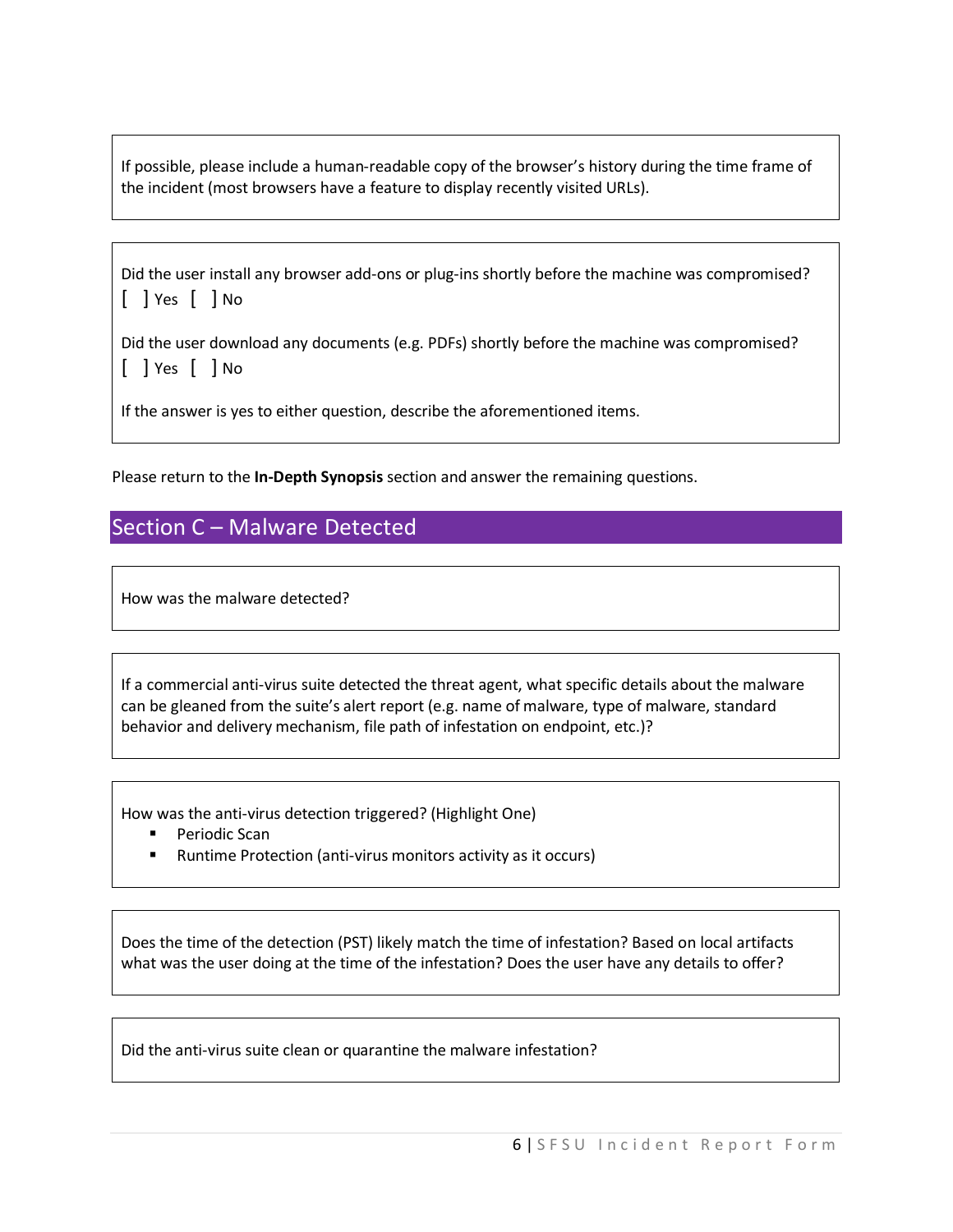Please return to the **In-Depth Synopsis** section and answer the remaining questions.

# Section D – Unauthorized Access

Which SF State systems have been accessed without proper authorization?

What indications are there that an unauthorized access had occurred? Are there *relevant* system log files or other artifacts available on the server-side or the client-side within your unit that might help corroborate this?

Please return to the **In-Depth Synopsis** section and answer the remaining questions.

# Section E – Data Breach

Has data been lost as the result of stolen SF State property?  $\begin{bmatrix} \end{bmatrix}$  Yes  $\begin{bmatrix} \end{bmatrix}$  No

| If so, was the media storing the accessed confidential data encrypted? $\begin{bmatrix} 1 \end{bmatrix}$ Yes $\begin{bmatrix} 1 \end{bmatrix}$ No |  |  |  |  |
|---------------------------------------------------------------------------------------------------------------------------------------------------|--|--|--|--|
|---------------------------------------------------------------------------------------------------------------------------------------------------|--|--|--|--|

Are there indications (i.e. local client logs, server logs) of unauthorized modification of confidential data?

[ ] Yes [ ] No

Using local resources at your disposal is it possible to assess the scope of the breach?

## Confidential Data (also known as "Level 1" Data)

For each type of data listed in the table below, indicate if the data was accessed and if the data was stored on a server or stored locally. Provide either server meta-data or details about where the data was locally stored. If data was stored on the local device, indicate approximately how many records were present on the device.

| Level 1 Data Type     | <b>Breached?</b> Server or Local? | $\blacksquare$ # Records $\blacksquare$ |
|-----------------------|-----------------------------------|-----------------------------------------|
| Passwords/Credentials |                                   |                                         |
| Passwords/Login       |                                   |                                         |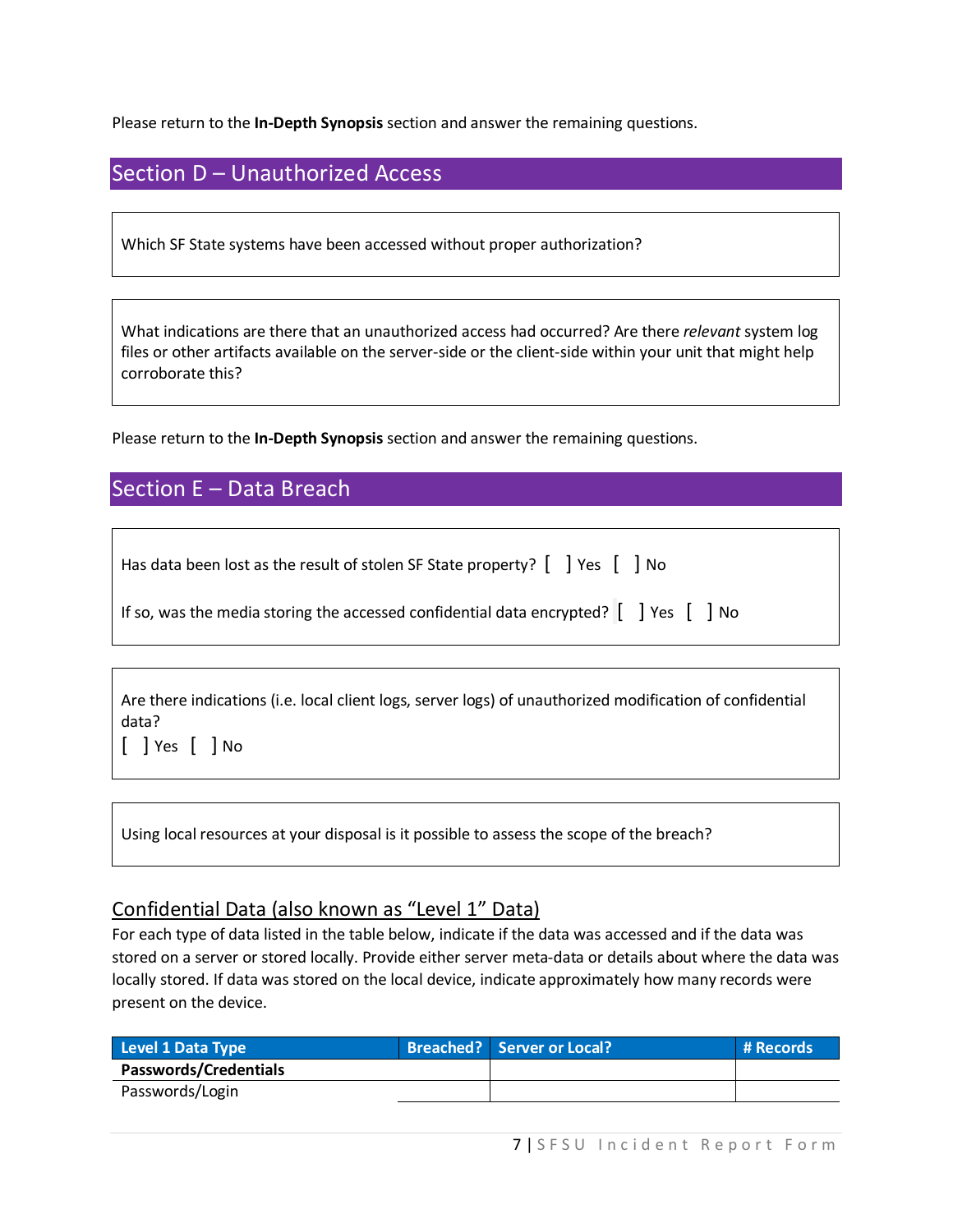| Last 4 Digits of SSN with Birthdate & Name |  |  |
|--------------------------------------------|--|--|
|                                            |  |  |
|                                            |  |  |
|                                            |  |  |
|                                            |  |  |
|                                            |  |  |
|                                            |  |  |
|                                            |  |  |
|                                            |  |  |
|                                            |  |  |

| Health Insurance Information            |  |  |
|-----------------------------------------|--|--|
| An Individual's Medical Records         |  |  |
| <b>Psychological Counseling Records</b> |  |  |
| Biometric Data                          |  |  |

# **Legal/Contractual Information**

| Attorney/Client Communication |  |  |
|-------------------------------|--|--|
| Legal Investigations          |  |  |
| Third-Party Proprietary Data  |  |  |
| A Sealed Bid                  |  |  |
| <b>Contractual Agreement</b>  |  |  |

# Internal Use Data (also known as "Level 2" Data)

For each type of data listed in the table below, indicate if the data was accessed and if the data was stored on a server or stored locally. Provide either server meta-data or details about where the data was locally stored. If data was stored on the local device, indicate approximately how many records were present on the device.

| <b>Level 2 Data Type</b>    | <b>Breached?</b> | <b>Server or Local?</b> | # Records |
|-----------------------------|------------------|-------------------------|-----------|
| <b>Name</b>                 |                  |                         |           |
| Name with Full Birthdate    |                  |                         |           |
| Name with Partial Birthdate |                  |                         |           |

#### **Employee Data**

| Net Salary                    |  |  |
|-------------------------------|--|--|
| <b>Employment History</b>     |  |  |
| Home Address                  |  |  |
| Personal Phone Number         |  |  |
| <b>Personal Email Address</b> |  |  |
| Payments                      |  |  |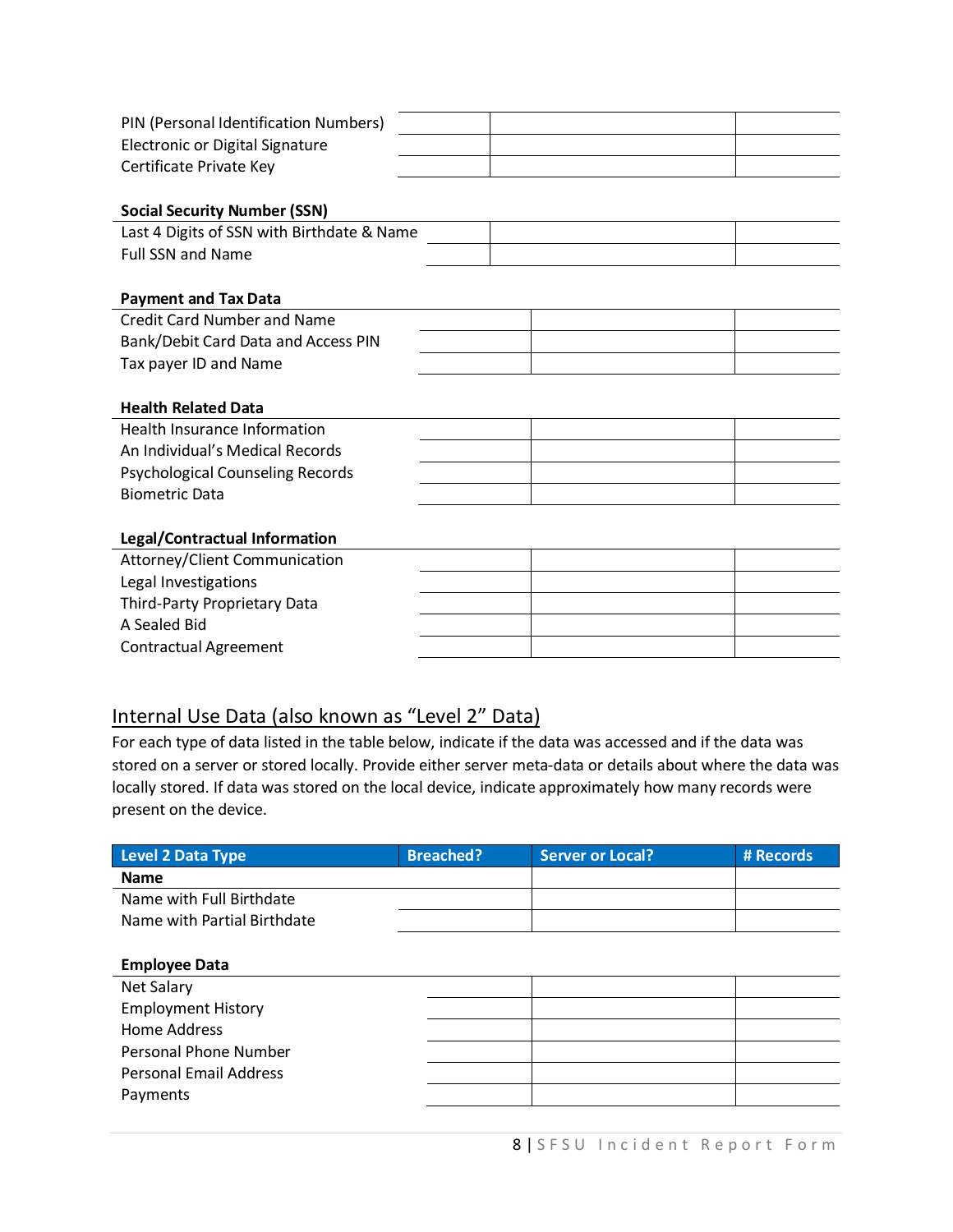| <b>Employee Evaluations</b>           |  |  |
|---------------------------------------|--|--|
| <b>Background Investigations</b>      |  |  |
| Mother's Maiden Name                  |  |  |
| Race and Ethnicity                    |  |  |
| Parent's or other Family Member Names |  |  |
| Birthplace (City, State, County)      |  |  |
| Gender                                |  |  |
| <b>Marital Status</b>                 |  |  |
| <b>Physical Description</b>           |  |  |
| Photograph                            |  |  |

#### **Student Data**

| Grades                            |  |  |
|-----------------------------------|--|--|
| Courses Taken                     |  |  |
| Schedule                          |  |  |
| <b>Test Scores</b>                |  |  |
| <b>Advising Record</b>            |  |  |
| <b>Disciplinary Actions</b>       |  |  |
| Non-Directory Student Information |  |  |

#### **Miscellaneous**

| Library Circulation Information              |  |  |
|----------------------------------------------|--|--|
| Trade Secrets, Intellectual Property         |  |  |
| <b>Physical Location of Protected Assets</b> |  |  |
| Licensed Software                            |  |  |

Please return to the **In-Depth Synopsis** section and answer the remaining questions.

# Section F – Other Incidents

This section is intended to cover less common types of incidents (e.g. Denial of Service, improper usage) and violations of the acceptable use policy not handled by previous sections.

What signs of compromise have been witnessed? Please be specific and provide as many *relevant* details as possible:

Please return to the **In-Depth Synopsis** section and read instructions about submitting this document.

## Revision History

| <b>Version</b> | <b>Revision Date</b> | <b>Revised By</b> | <b>Summary of Changes</b> | <b>Sections Revised</b> |
|----------------|----------------------|-------------------|---------------------------|-------------------------|
| 2.5            | 2016-03-08           | <b>Blunden</b>    | Redraft of original       | All                     |
| 2.5.8          | 2016-03-25           | <b>Blunden</b>    | Post EMT Meeting          | All                     |